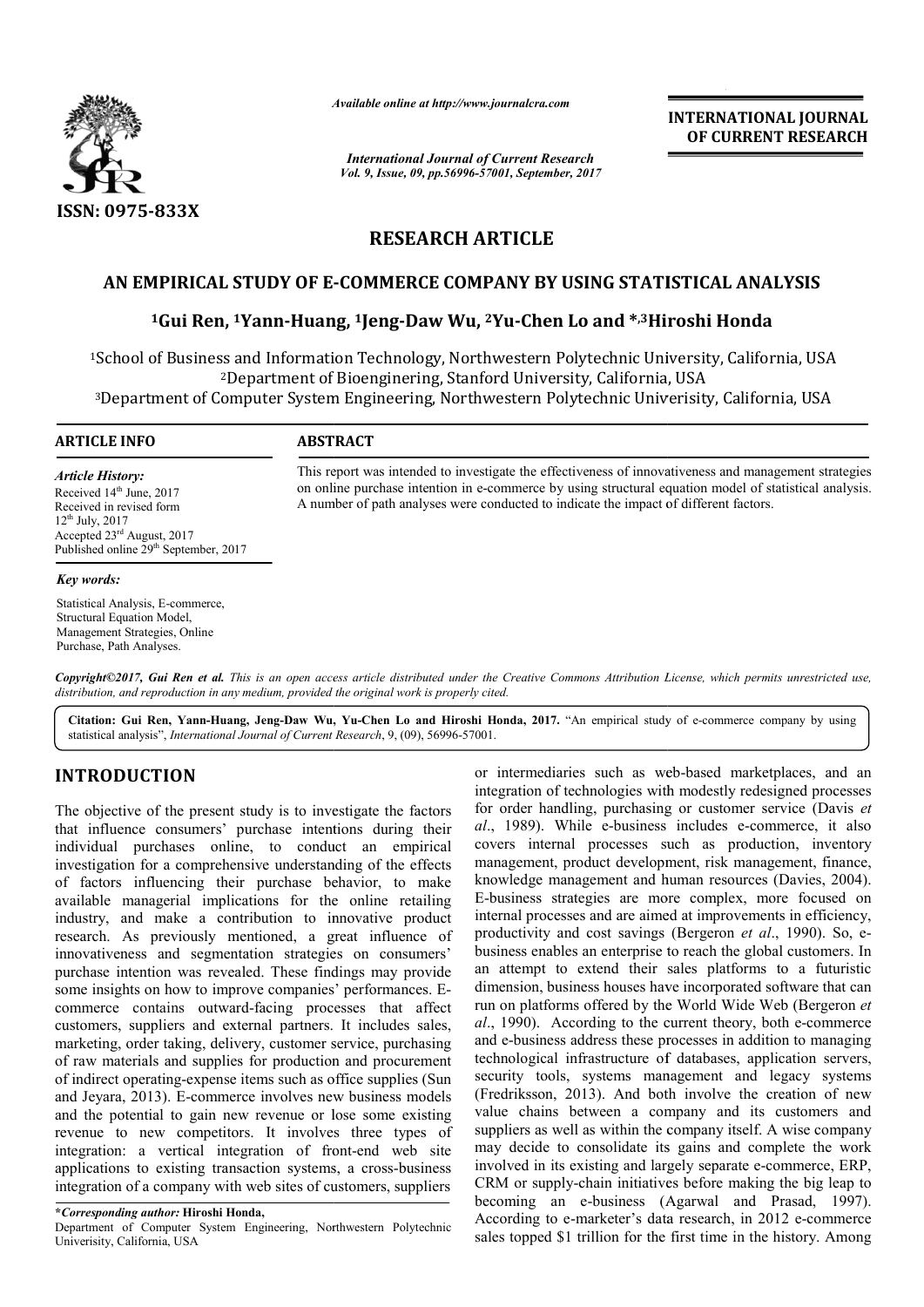emerging economies, China's e-commerce presence continues to expand every year. With 384 million Internet users, China's online shopping sales rose to \$36.6 billion in 2009, and one of the reasons that behind the huge growth has been the improvement in shoppers' trust (China Internet Watch, 2014). The Chinese retailers have been able to help consumers feel more comfortable shopping online. China's cross-border ecommerce is also growing rapidly. E-commerce transactions between China and other countries increased 32% to 2.3 trillion yuan (\$375.8 billion) in 2012 and accounted for 9.6% of China's total international trade. In 2013, Alibaba had an ecommerce market share of 80% in China (China Internet Watch, 2014). B2C e-commerce sales share increased from 27.9% to 39.7% in Asia-Pacific while in all other areas they did not decrease or increase much. Economists have theorized that e-commerce will lead to intensified price competition, as it increases consumers' ability to gather information about products and prices. Researchers have found the growth of online shopping also affecting the industry's structure in two areas that have seen significant growth in e-commerce: ebookshops and travel agencies (Fredriksson, 2013). In general, larger firms are able to use economies of scale and offer lower prices. The lone exception to this pattern has been the very smallest category of booksellers, shops with 1-4 employees, which appear to have withstood the trend. Online selling activities have been very experimental to date, without a sufficient amount of data generated to provide conclusive results. However, important issues have emerged that can be identified for the purpose of promoting future discussion and analyses. These issues vary according to the organization in question, the type of products it sells online, online selling patterns, online customer base, approach to online selling and resource expansions (Davies, 2004).

#### **History**

Hassan (Hassan and Stephen, 2005) describes segmenting as the process of dividing the market into segments based on customers' characteristics and needs. The main segmenting activity consists of four parts: determining who the actual and potential customers are, identifying segments, analyzing the intensity of competitors in the market, and selecting the attractive customer segments. It is well known that a company is almost never alone in a market-- competitors have a great influence on a business's motivation to enter a certain market. When there is a high intensity of competition, it is so hard to obtain a profitable market that a company may decide not to enter a certain market. The third step of segmenting is the first part of a competitor analysis. The need for segmenting a market often arises from the fact that no markets are homogeneous. For a given product, the market can be divided into different customer groups. Many e-commerce platforms adopted by Alibaba and Amazon will be compared and contrasted. In B2B e-commerce, Alibaba has solved the one problem Amazon can't. In the platform of Alibaba's wholesale market, people everywhere can get access to the Chinese supply chain, through Alibaba.com and 1688.com. This means tinkerers, builders, entrepreneurs and small business operators can order custom motors and parts from Chinese factories without having to travel there, find a scout, and forge a relationship with a manufacturer before doing business. It opens up the world of Chinese suppliers to people who wouldn't normally have access to it. They can now buy in bulk through Alibaba, which acts as a trusted third party, vouching for the transaction (Min *et al*., 2008). Alibaba's advantage comes from its proximity to so many of the world's manufacturing assets (Chen *et al*., 2013). Alibaba's wholesale revenue in fiscal 2014 was \$1 billion, versus \$8 billion from its retail operations (China Internet Watch, 2014). The company processed a total of \$296 billion's worth of sales on its platform in its last full fiscal year. Different e-commerce strategies adopted by Alibaba and Amazon will be reviewed. Alibaba's business model is not capital intensive. For their last reported financial years, Amazon (December 2014) and Alibaba (March 2015) both generated nearly \$6 billion cash from operations. Amazon spent more than \$4 billion of this cash in capital expenditure, which was primarily towards developing additional capacity for its operations. Of this, \$500 million was spent towards internally used software and website development. Alibaba, on the other hand, spent only \$769 million on capital expenditure in the fiscal year of 2014 (China Internet Watch, 2014). Since Alibaba's capital expenditure is primarily on its technological platforms, it is much lower than that of Amazon.

Based on the foregoing literature review, a list of independent variables and depend variables has been identified and summerized on Table 1.

**Table 1. Independent and Dependent Variables of the Present Study**

| IVs group                     | IVs details                 | Reference          |
|-------------------------------|-----------------------------|--------------------|
| G1:Strategic                  | IV 1: Macroeconomics        | Hassan and         |
| segmentation and              | IV 2: Attitude and usage    | Stephen $(2005)$   |
| positioning                   | IV 3: Micro-culture         |                    |
|                               | IV 4:Geo-demographics       |                    |
|                               | IV 5: Brand loyalty         |                    |
| G2.a                          | IV 5: Adopter category      | Fiedler and Park   |
| Innovativeness                | innovativeness              | (2006)             |
|                               | IV 6: Personal              |                    |
|                               | innovativeness in IT        |                    |
| G <sub>2</sub> .b: Innovation | IV $7:$ Usefulness          |                    |
| characteristics               | IV 8: Ease of use           |                    |
|                               | IV 9: Compatibility         |                    |
| G3: Attitude toward           | IV 10: Perceived            | Lee and Ahn        |
| using                         | usefulness                  | (2004)             |
|                               | $IV 11$ : Perceived ease of |                    |
|                               | use                         |                    |
|                               | IV 12: External variables   |                    |
| G4: Compatibility             | IV 13: Communicability      | Holak and          |
|                               | IV 14: Complexity           | Lehmann (2005)     |
|                               | IV 15: Divisibility         |                    |
|                               | IV 16: Relative advantages  |                    |
|                               | IV 17: Perceived risks      |                    |
|                               | IV 18: Information on       |                    |
|                               | product attributes          | Park et al. (2007) |
|                               | IV 19: Objective price      |                    |
| G5: Perceived value           | IV 20: Reference price      |                    |
|                               | IV 21: Perceived quality    |                    |
|                               | IV 22: Perceived price      |                    |

#### **New Model**

Based on the groups of independent and dependent variables showed in the literature review, the present study has assumed that there are many relationships among the existing models and the models borne out of the qualitative interviews. All of the factors detected by these interviews with senior managers, clients, business owners who had had online shopping experience for more than three years which contributed to the dependent variables: e-purchase intention. Together, they have brought forth a new model, a conceptual model of e-purchase intention (see Figure 1).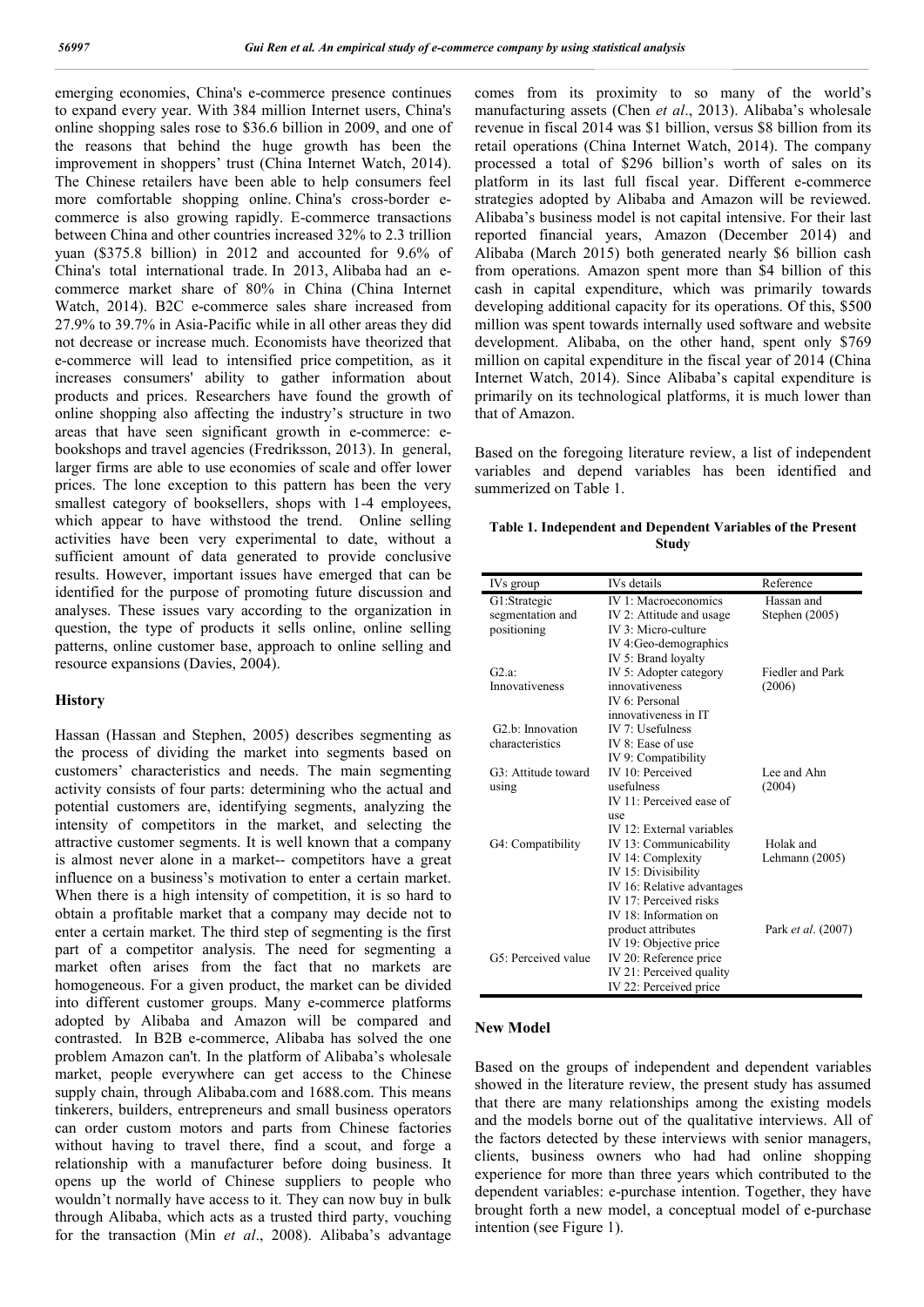

**Figure 1. A Conceptual Model of E-Purchase Intention**

#### **Methods**

#### **Conceptual Model**

As previously mentioned, in addition to the detected associations between the independent and dependent variable groups, it was assumed that there were some relationships among the variables in the existing models and those generated from the qualitative interviews, such as the novel business. This assumption has reflected in a new conceptual model in Figure 2.



**Figure 2. A Conceptual Model of E-Purchase Intention**

#### **Quantitative Analyses: Structural Equation Modeling**

An SEM with latent variables is composed of three sets of simultaneous equations, estimated concurrently: a measurement model (or sub-model) for the endogenous (dependent) variables, a measurement sub-model for the exogenous (independent) variables, and a structural sub-model, all of which are estimated simultaneously (Arbuckle and Wothke, 1995). This full model is seldom applied in practice. Generally, one or both of the measurement models are dropped. A SEM with a measurement model and a structural model is known as SEM with latent variables (Brace *et al*., 2006). Alternatively, one can have structural model without any measurement models, SEM with observed variables, or a measurement model alone (confirmatory factor analysis). In general, an SEM have any number of endogenous and exogenous variables.

SEM provides a test of the hypotheses more stringent than multiple regression analysis or path analysis as it enables the researcher to take account of complete information in a theoretical model and to search for appropriate models by the criteria provided by the goodness of fit in AMOS. The items for each dimension are averaged to create single indicators for each latent variable, considering the large number of parameters being estimated. Studies have shown that a corrected single-indicator model produces parameter estimates that are virtually identical to those produced by a pure latentvariable analysis (Featherman and Pavlou, 2003). An important distinction in SEM is one between direct effects and total effects. Direct effects are the links between a productive variable and the variable that is the target of the effect. Each direct effect corresponds to an arrow in a path (flow) diagram (Byrne, 2001). An SEM is specified by defining with direct effects are present and which are absent. With most modern SEM software, this can be done graphically by manipulating path diagrams. These direct effects embody the causal modeling aspect of SEM. Total effects are defined to be the sum of direct and indirect effects, where the latter represent the sum of all of the effects along the paths between the two variables that involve intervening variables (Ho, 2006). The total effects of the exogenous variables on the endogenous variables are sometimes knows as the coefficients of the reduced form equations.

The general SEM system is estimated by covariance (structure) analysis, whereby model parameters are determined such that the variances and covariance of the variables implied by model system are as close as possible to the observed variances and covariance of the sample. In other words, the estimated parameters are those that make the variance-covariance matrix predictable by the models as similar as possible to the observed variance-covariance matrix while respecting the constraints of the model (Byrne, 2001). Covariance analysis appears at first to be quite different from least-square-regression methods, but it can be viewed as an extension of least squares into the realm of latent variables, error-term covariance, and non-recursive models (i.e. models with feedback loops). In some simple cases, a covariance analysis is identical to least squares (Soper, 2010). As previously mentioned, variables with factor loadings lower than. 3 were deleted from the model. Six groups were explored for this study. A formal questionnaire was developed from the results of the pilot study. SPSS 22 and Amos 19 statistical software were adopted for data analyses. The questionnaires were fit for further inquiries. Six groups were explored for further inquiries. The conceptual model was revised, with 47 variables from interviews and literature reviews being retained for further inquiries. The conceptual model was revised, with 47 variables from interviews and literature reviews being retained for further inquiries. Since principal-components analyses are typically exploratory, the researcher must determine the appropriate number of components to retain. Four criteria are used in this decision making process:

**Eigenvalue:** Components with eigenvalues greater than 1 should be retained. This criteria is fairly reliable when the number of variables is  $\leq$  30, when communalities are  $\geq$  .70, when the number of individuals is  $> 250$ , or when the mean communality is  $> = .60$ ;

**Variance:** The researcher should retain components that account for at least 70% of the total variability.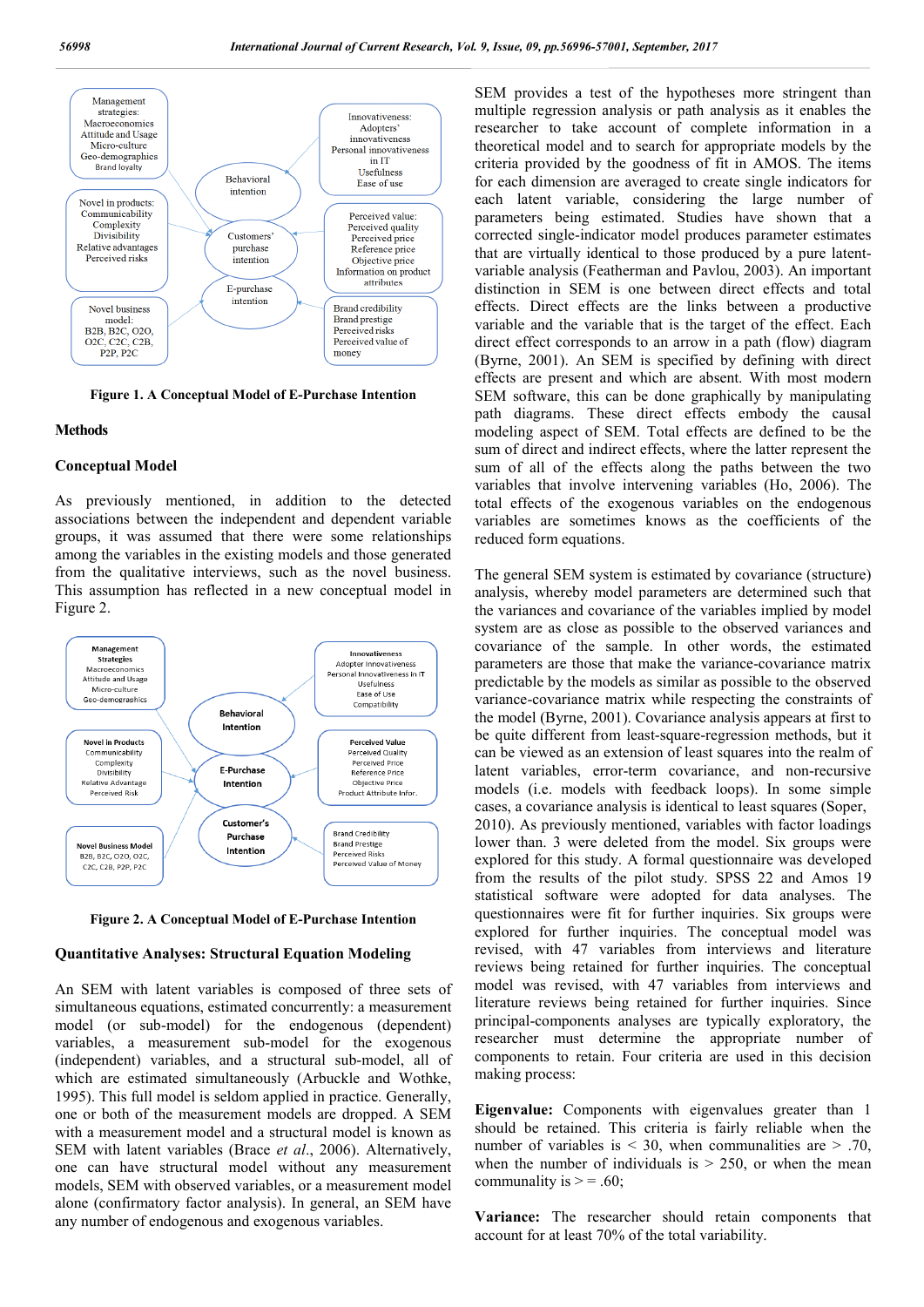**Screen plot:** The researcher should retain all components within the sharp descent, before eigenvalues level off. This criterion is fairly reliable when the number of individuals is  $>$ 250 and communalities are > .30.

**Residuals:** The researcher should retain the components generated by the model if only a few residuals exceed .05. If several reproduced correlations differ, it may be necessary to include more components.

The appropriate number of components to retain has to be determined first and foremost. After that, the researcher must then interpret/name the components by evaluating the type of variables included in each factor, the strength of factor loadings, and the direction of factor loadings.

- H1: The identified factors of innovativeness (adopted innovativeness, personal innovativeness in IT, usefulness, ease of use, compatibility), management strategies (macroeconomics, attitude and usage, micro-culture, geodemographics), novel in products (communicability, complexity, divisibility, relative advantages, perceived risks), novel business model (B2B, B2C, O2O, O2C, C2C, C2B, P2P, P2C), reference value (brand credibility, brand prestige, perceived risks, perceived value of money) will contribute to e-purchase intention.
- H2: There are relationships among adopted innovativeness, personal innovativeness in IT, usefulness, ease of use, compatibility and sustainability.
- H3: There are relationships between novel performance (e.g., communicability, complexity, divisibility, relative advantage, perceived risks) and sustainability.
- H4: There are relationships between management strategies (e.g., macroeconomics, attitude and usage, micro-culture, geo-demographics) and sustainability.
- H5: There are relationships between innovativeness (e.g., adopted innovativeness, personal innovativeness in IT, usefulness, ease of use, compatibility) and management strategies.
- H6: There are relationships between novel performance (e.g., communicability, complexity, divisibility, relative advantages, and perceived risks) and perceived value of quality, price, etc.
- H7: There are relationships among perceived value of quality, price and management strategies.
- H8: There are relationships among reference values (e.g., brand credibility, prestige, and loyalty to management strategies).
- H9: There are relationships among perceived value of quality, price, reference value of brand credibility, prestige, loyalty, etc.
- H10: There are relationships among perceived value, quality, price, validity, perceived language, perceived life cycle, and e-purchase intention.
- H11:There are relationships between management strategies and e-purchase intention.
- H12: There are relationships among reference values of brand credibility, prestige, value of money, and e-purchase intention.

Testing Hypothesis 2, for example, would involve the following:

**Independent variables (IVs): Sustainability:** sustainable development, technological innovation, awareness.

**Dependent variables (DVs):** Adopted innovativeness, personal innovativeness in IT, usefulness, ease of use, compatibility.

#### **SEM path analysis**

Since groups in factorial path are created by two or more factors or independent variables, it is important to determine if factors are interacting (working together) to affect the dependent variable. Typically, a line plot is created to graphically display any factor interaction. If lines overlap and crisscross, factor interaction is present. Although a line plot may reveal some factor interaction, the path results may show that the interaction is not statistically significant. Consequently, it is important to determine interaction significance using the F ratio and p level for the interaction generated from the factorial test. If factors significantly interact such that they are working together to affect the dependent variable, one cannot determine the effect that each separate factor has on the dependent variable by looking at the main effects. Although the main effects may be significant even when the factor interaction is significant, caution should be used when drawing inferences about the factors' main effects. Effect size should also be analyzed to determine the strength of such effects (Kim and Benbasat, 2003). In summary, the first step in interpreting the factorial path results is to determine if an interaction is present among factors by looking at the F ratio and its level of significance for the interaction. From the foregoing tables and figures, it is clear that there is no significance, so the hypothesis had to be rejected.

- H3: There exist relationships between novel performance (e.g., communicability, complexity, divisibility, relative advantages, and perceived risks) and sustainability.
- IVs: Sustainability (e.g., sustainable development, technology innovation, awareness).
- DVs: Novel performance (e.g., communicability, complexity, divisibility, relative advantages, perceived risks and sustainability).

The readers should note that the example of a results summary will not include these descriptive statistics due to space limitations. The overall regression results are summarized with the identified variables in the model:  $R^2$ ,  $R^2$  adj, F and p values, with degrees of freedom. If a step approach has been utilized, one may need to report each step  $(R^2, R^2, R^2)$ change, and level of significance for change) within a table. A summary of the regression model is presented in the table of model fit. In addition, bivariate and partial correlation coefficients between each predictor and the dependent variable are presented in the same table. Finally, one may need to report the B weight, beta weight, bivariate correlation coefficients and partial correlation coefficients of the predictors with the DC in a table. Alternatively, the researcher may report the prediction equation, either standardized or unstandardized (Oppenheim, 1994).

## **RESULTS**

Data were collected from Alibaba's and Amazon's online shoppers, vendors and owners from different industries. After that, a large-scale questionnaire was used to secure more information from the CEOs, top managers, HR officers and others. Because a comprehensive questionnaire such as this one would have required much time to answer, most of the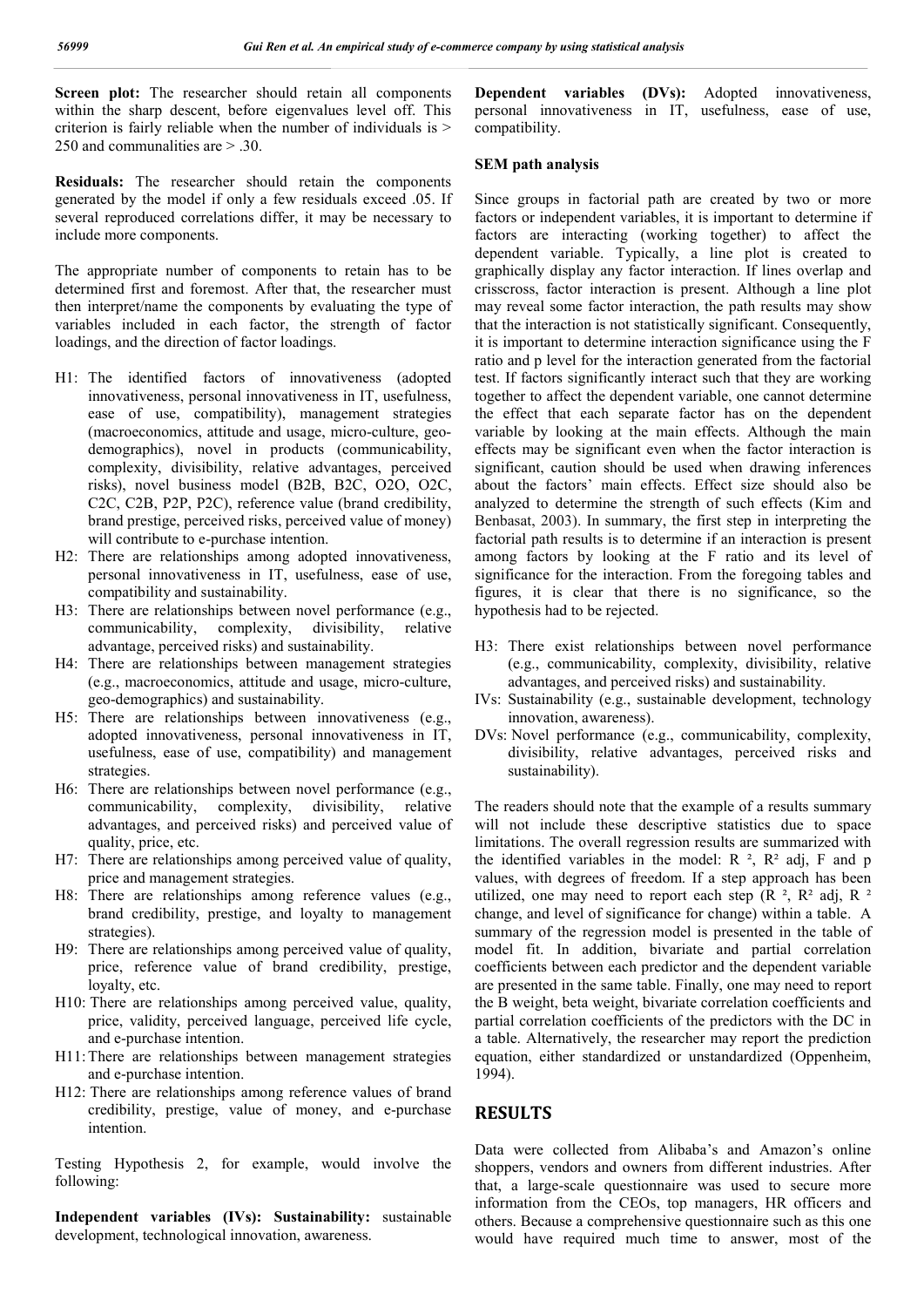respondents were approached through acquaintances. Although the sample was selected on a convenience basis, there were several benefits from this sampling technique. First, the rate of response was greater than that of a typical mail survey. Second, about two-thirds of the sample was not anonymous, and the dataset was controlled. The lack of anonymity was conducive to the quality of data while ensuring that the appropriate individuals in the industry would actually complete the survey. Third, to keep the present study manageable, the samples had to be restricted to manufacturing companies only. Furthermore, through Survey Company questionnaires were sent to the online shoppers, of whom 100 were online shop owners while another 100 were online customers. According to SurveyMonkey.com, drop-off surveys' return rate with 40 questions is 8%-10%. Thus, 1,250 surveys were sent to randomly selected individuals. About 100-125 questionnaires were expected to be collected from online store owners and shoppers. Also conducted were face-to-face interviews with online shoppers who had experiences with both Alibaba and Amazon. On hundred questionnaires are expected to be collected from these respondents. Altogether, 223 online shoppers, owners, vendors, and managers at e-commerce companies were to be involved into this survey.

value closer to 1.0 is perfect. According to Kaiser (Kaiser, 1974), a KMO greater than .8 is ideal for EFA. In the present study, it was .912 (Table 2), which was suitable to conducting EFA. In addition, if a KMO value is greater than or equal to .5, and if the Barlett's score is significant at  $p < .005$ , the tested variables are correlated, and the exacted principal factors are considered valid and reliable (Hair *et al*., 1998).

#### **Structural Equation Model and the Hypotheses**

Initially, a researcher may test a model by using structuralequation and goodness-of-fit tests to determine if the variancecovariance structure in the data is consistent with what is specified in a conceptual model. Then, the alternative-models approach entails comparing two or more causal models to determine which has a better fit. Finally, the modeldevelopment approach is a combination of confirmatory and exploratory approaches. When a model is found to be deficient, the researcher may resort to an alternative model that is based on changes suggested by a combination of a substantive theory and SEM's modification indexes. SEM has two advantages over a regression analysis. First, it can estimate the actual measurement errors through a confirmatory factor analysis

#### **Table 2. KMO and Barlett's Test in EFA**

| Kaiser-Meyer-Olkin measure of sampling adequacy | 912                      |                      |
|-------------------------------------------------|--------------------------|----------------------|
| Bartlett's test of sphericity                   | Approx. chi square<br>df | 8207.425<br>2103.000 |
|                                                 | Sig.                     | .000                 |

| Components         | Code             | Items                                              | Action steps                                                    |
|--------------------|------------------|----------------------------------------------------|-----------------------------------------------------------------|
| Innovation factors | Ino 1            | IV 5: Adopter category innovativeness              | -- Encouraging innovativeness                                   |
|                    | Ino <sub>2</sub> | IV 6: Personal innovativeness in IT and usefulness | -- Using incentives to promote innovative activities            |
|                    | Ino <sub>3</sub> | IV 8: Ease of use                                  | -- Retaining talents with large incentives                      |
|                    | Ino 4            | IV 9: Compatibility                                |                                                                 |
| Sustainability     | Sus $6$          | IV 33: Sustainability                              | -- Increasing awareness of sustainable developments             |
|                    | Sus $5$          | IV 34: Awareness of sustainability                 | -- Increasing consistency in sustainability                     |
|                    | Sus 4            | IV 35: Sustainable development                     | Making resources accessible and providing managerial            |
|                    | Sus <sub>3</sub> | IV 36: Consistency                                 | support                                                         |
|                    | Sus 2            | IV 10: B2B and B2C                                 |                                                                 |
|                    | Sus 1            | IV 12: Other models                                |                                                                 |
| Tec efficiency     | Tec 1            | IV 13: Communicability                             | -- Enlarging the population of the investigated targets         |
|                    | Tec 2            | IV 14: Complexity                                  | -- Investing more in research departments                       |
|                    | Tec 3            | IV 15: Divisibility                                | -- Making the tech efficiency measureable                       |
|                    | Tec 4            | IV 2: Attitude and usage                           | -- Cultivating a technology-friendly environment by interaction |
|                    | Tec 5            | IV 42: Micro-culture                               |                                                                 |
|                    |                  |                                                    | -- Reducing complaints by reducing low-grade products           |
| Perceived value    | Per 1            | IV 17: Perceived risks                             | -- Making available merchandize information online as much as   |
|                    | Per 2            | IV 18: Information on product attributes           | possible                                                        |
|                    | Per 3            | IV 19: Objective price                             | -- Promoting diversity instead of price wars                    |
|                    | Per 4            | IV 20: Reference price                             | -- Making comparisons and contrasts possible by supplying       |
|                    | Per 5            | IV 21: Perceived quality                           | more product information                                        |
|                    | Per 6            | IV 22: Perceived price                             | -- Making payment and funding processes easier                  |
|                    |                  | Perceived risks Perceived value of money           |                                                                 |

#### **Table 3. A Summary of the Action Steps**

#### **The KMO Test**

Brace, Kemp, and Snelgar (2006) stated that the more responses are collected, the more likely they will be to underlie the measured variables and that the minimum and sensible sample size for an exploratory factor analysis is about 200. The number of effective questionnaires in the present study was 233, which was over the expected minimum. Therefore, the sample size for the present study was sufficient. The Kaiser-Meyer-Olkin index (KMO) is a test of the amount of variance within the data that could be explained by the factors (Brace *et al*., 2006). A KMO value of .5 is poor; .6 is acceptable while a (CFA). Second, it accommodates in a one-path model multiitem scales as latent and multiple variables (Ho, 2006). In the present study, the first step toward testing the hypotheses is to examine the overall fit of the structural model as proposed. If this model did not show a good fit, individual regression paths could not be considered meaningful, and a better-fitting model would need to be identified. According to Arbuckle and Wothke (Arbuckle and Wothke, 1995), goodness-of-fit tests can help researchers determine if the model being tested should be accepted or rejected. These overall-fit tests cannot be used to prove that particular paths within the model are significant. If the model is accepted, the researcher will then go on to